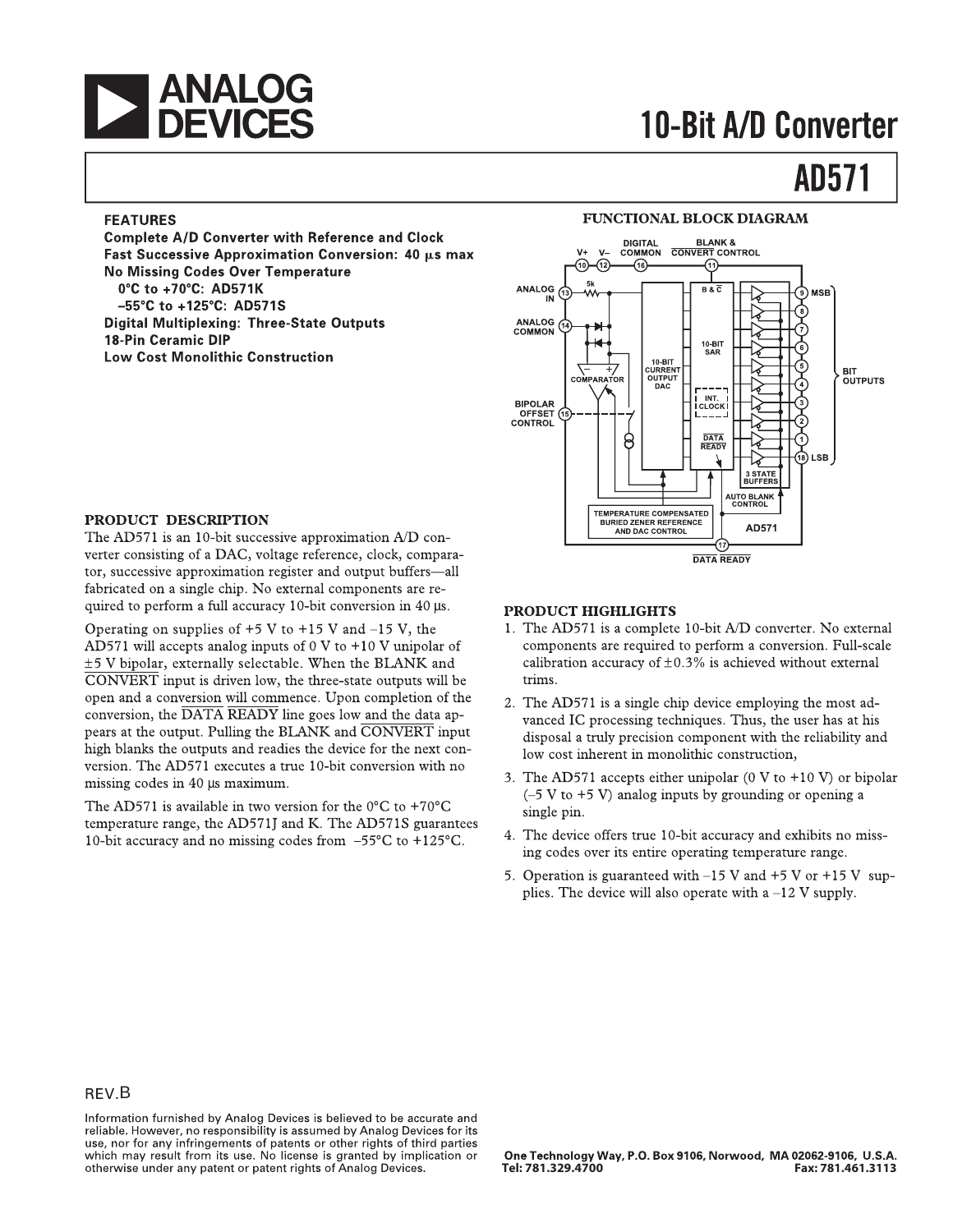## $\mathbf{A}\mathbf{D571} - \mathbf{S}\mathbf{PECIFICATIONS}$  (T<sub>A</sub> = +25°C, V+ = +5 V, V– = –12 V or –15 V, all voltages measured with respect to **digital common, unless otherwise noted)**

|                                                                                                                                                                                                                                                        | AD571J                                              |                     |                                                     | AD571K               |                                                     |                    | <b>AD571S</b>        |                 |                   |                                        |
|--------------------------------------------------------------------------------------------------------------------------------------------------------------------------------------------------------------------------------------------------------|-----------------------------------------------------|---------------------|-----------------------------------------------------|----------------------|-----------------------------------------------------|--------------------|----------------------|-----------------|-------------------|----------------------------------------|
| Model                                                                                                                                                                                                                                                  | Min                                                 | Typ                 | Max                                                 | Min                  | Typ                                                 | Max                | Min                  | Typ             | Max               | <b>Units</b>                           |
| <b>RESOLUTION</b>                                                                                                                                                                                                                                      |                                                     |                     | 10                                                  |                      |                                                     | 10                 |                      |                 | 10                | <b>Bits</b>                            |
| RELATIVE ACCURACY, TA                                                                                                                                                                                                                                  |                                                     |                     | ±1                                                  |                      |                                                     | ±1/2               |                      |                 | ±1                | <b>LSB</b>                             |
| $TMIN$ to $TMAX$                                                                                                                                                                                                                                       |                                                     |                     | ±1                                                  |                      |                                                     | ±1/2               |                      |                 | ±1                | <b>LSB</b>                             |
| FULL-SCALE CALIBRATION                                                                                                                                                                                                                                 |                                                     | ±2                  |                                                     |                      | ±2                                                  |                    |                      | ±2              |                   | <b>LSB</b>                             |
| UNIPOLAR OFFSET                                                                                                                                                                                                                                        |                                                     |                     | ±1                                                  |                      |                                                     | ±1/2               |                      |                 | ±1                | <b>LSB</b>                             |
| <b>BIPOLAR OFFSET</b>                                                                                                                                                                                                                                  |                                                     |                     | ±1                                                  |                      |                                                     | ±1/2               |                      |                 | ±1                | <b>LSB</b>                             |
| DIFFERENTIAL NONLINEAIRTY, $\mathrm{T_A}$                                                                                                                                                                                                              | 10                                                  |                     |                                                     | 10                   |                                                     |                    | 10                   |                 |                   | <b>Bits</b>                            |
| $T_{MIN}$ to $T_{MAX}$                                                                                                                                                                                                                                 | 9                                                   |                     |                                                     | 10                   |                                                     |                    | 10                   |                 |                   | <b>Bits</b>                            |
| TEMPERATURE RANGE                                                                                                                                                                                                                                      | $\mathbf{0}$                                        |                     | $+70$                                               | $\mathbf{0}$         |                                                     | $+70$              | $-55$                |                 | $+125$            | $^{\circ}{\rm C}$                      |
| TEMPERATURE COEFFICIENTS<br>Unipolar Offset<br><b>Bipolar Offset</b><br>Full-Scale Calibration <sup>2</sup>                                                                                                                                            |                                                     |                     | ±2<br>±2<br>±4                                      |                      |                                                     | ±1<br>±1<br>±2     |                      |                 | ±2<br>±2<br>±8    | <b>LSB</b><br><b>LSB</b><br><b>LSB</b> |
| POWER SUPPLY REJECTION<br><b>CMOS Positive Supply</b><br>$+13.5 V \le V + \le +16.5 V$<br><b>TTL Positive Supply</b><br>+4.5 V $\leq$ V + $\leq$ +5.5 V<br>Negative Supply                                                                             |                                                     |                     | ±2                                                  |                      |                                                     | ±1<br>±1           |                      |                 | ±2                | <b>LSB</b><br><b>LSB</b>               |
| $-16.0$ V $\leq$ V $ \leq$ $-13.5$ V                                                                                                                                                                                                                   |                                                     |                     | ±2                                                  |                      |                                                     | ±1                 |                      |                 | ±2                | <b>LSB</b>                             |
| ANALOG INPUT IMPEDANCE                                                                                                                                                                                                                                 | 3.0                                                 | 5.0                 | 7.0                                                 | 3.0                  | 5.0                                                 | 7.0                | 3.0                  | 5.0             | 7.0               | $k\Omega$                              |
| ANALOG INPUT RANGES<br>Unipolar<br>Bipolar                                                                                                                                                                                                             | $\mathbf{0}$<br>$-5$                                |                     | $+10$<br>$+5$                                       | $\mathbf{0}$<br>$-5$ |                                                     | $+10$<br>$+5$      | $\mathbf{0}$<br>$-5$ |                 | $+10$<br>$+5$     | V<br>V                                 |
| <b>OUTPUT CODING</b><br>Unipolar<br>Bipolar                                                                                                                                                                                                            | Positive True Binary<br>Positive True Offset Binary |                     | Positive True Binary<br>Positive True Offset Binary |                      | Positive True Binary<br>Positive True Offset Binary |                    |                      |                 |                   |                                        |
| LOGIC OUTPUT<br><b>Output Sink Current</b><br>( $V_{\text{OUT}}$ = 0.4 V max, $T_{\text{MIN}}$ to $T_{\text{MAX}}$ )<br>Output Source Current <sup>1</sup><br>( $V_{\text{OUT}}$ = 2.4 V max, $T_{\text{MIN}}$ to $T_{\text{MAX}}$ )<br>Output Leakage | 3.2<br>0.5                                          |                     | ±40                                                 | 3.2<br>0.5           |                                                     | ±40                | 3.2<br>0.5           |                 | ±40               | mA<br>mA<br>μA                         |
| <b>LOGIC INPUT</b><br>Input Current<br>Logic "1"<br>Logic " $0$ "                                                                                                                                                                                      | 2.0                                                 |                     | ±100<br>0.8                                         | 2.0                  |                                                     | ±100<br>0.8        | 2.0                  |                 | ±100<br>0.8       | μA<br>V<br>V                           |
| CONVERSION TIME, $T_{MIN}$ to $T_{MAX}$                                                                                                                                                                                                                | 15                                                  | 25                  | 40                                                  | 15                   | 25                                                  | 40                 | 15                   | 25              | 40                | $\mu s$                                |
| POWER SUPPLY<br>$V +$<br>$\rm V-$                                                                                                                                                                                                                      | $+4.5$<br>$-12.0$                                   | $+5.0$<br>$-15$     | $+7.0$<br>$-16.5$                                   | $+4.5$<br>$-12.0$    | $+5.0$<br>$-15$                                     | $+16.5$<br>$-16.5$ | $+4.5$<br>$-12.0$    | $+5.0$<br>$-15$ | $+7.0$<br>$-16.5$ | V<br>V                                 |
| OPERATING CURRENT<br>$V^+$<br>$V -$                                                                                                                                                                                                                    |                                                     | $\overline{7}$<br>9 | 15<br>15                                            |                      | 7<br>9                                              | 15<br>15           |                      | $\tau$<br>9     | 15<br>15          | mA<br>mA                               |
| PACKAGE OPTION <sup>2</sup><br>Ceramic DIP (D-18)                                                                                                                                                                                                      |                                                     | $AD571$ JD          |                                                     |                      | AD571KD                                             |                    |                      | AD571SD         |                   |                                        |

**NOTES** 

<sup>1</sup>The data output lines have active pull-ups to source 0.5 mA. The  $\overline{\text{DATA}$  READY line is open collector with a nominal 6 kΩ internal pull-up resistor.

2 For details on grade and package offerings for SD-grade in accordance with MIL-STD-883, refer to Analog Devices' Military Products databook or current /883B data sheet.

Specifications subject to change without notice.

Specifications shown in **boldface** are tested on all production units at final electrical test. Results from those tests are used to calculate outgoing quality levels. All min and max specifications are guaranteed, although only those shown in **boldface** are tested on all production units.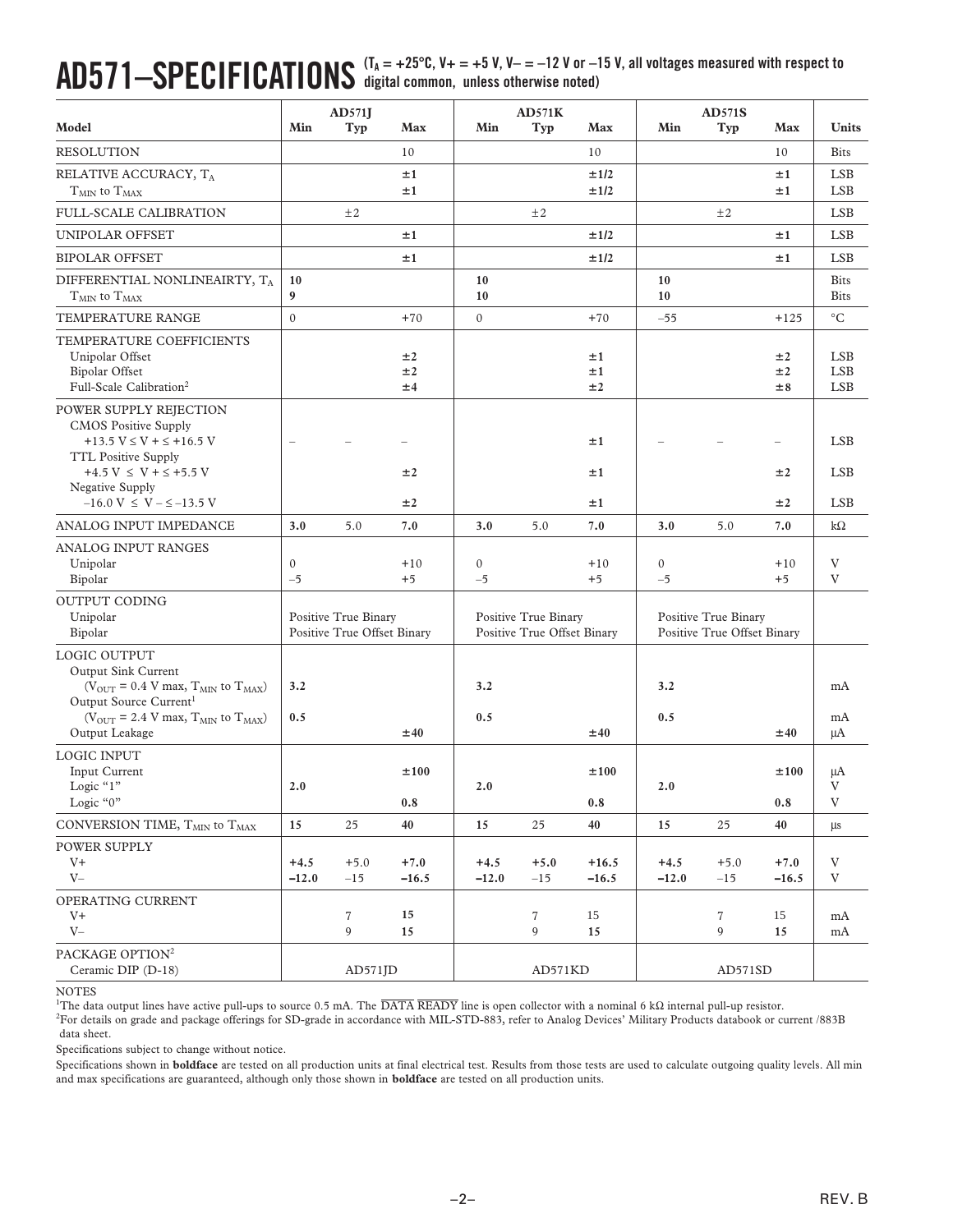## **ABSOLUTE MAXIMUM RATINGS**

| V+ to Digital Common                                                                  |
|---------------------------------------------------------------------------------------|
|                                                                                       |
| $AD571K$ 0 V to +16.5 V                                                               |
| V– to Digital Common $\dots \dots \dots \dots \dots \dots \dots \dots$ 0 V to -16.0 V |
|                                                                                       |
|                                                                                       |
|                                                                                       |
| Digital Outputs (Blank Mode) $\dots \dots \dots \dots \dots \dots \dots \dots$        |
|                                                                                       |

## **CIRCUIT DESCRIPTION**

The AD571 is a complete 10-bit A/D converter which requires no external components to provide the complete successiveapproximation analog-to-digital conversion function. A block diagram of the AD571 is shown on front page of this data sheet. Upon receipt of the CONVERT command, the internal 10-bit current output DAC is sequenced by the  $I<sup>2</sup>L$  successiveapproximation register (SAR) from its most-significant bit (MSB) to least-significant bit (LSB) to provide an output current which accurately balances the input signal current through the 5 kΩ input resistor. The comparator determines whether the addition of each successively-weighted bit current causes the DAC current sum to be greater or less than the input current; if the sum is less the bit is left on, if more, the bit is turned off. After testing all the bits, the SAR contains a 10-bit binary code which accurately represents the input signal to within  $\pm 1/2$  LSB  $(0.05\%)$ .

Upon completion of the sequence, the SAR sends out a  $\overline{DATA}$ READY signal (active low), which also brings the three-state buffers out of their "open" state, making the bit output lines become active high or low, depending on the code in the SAR. When the BLANK and CONVERT line is brought high, the output buffers again go "open", and the SAR is prepared for another conversion cycle. Details of the timing are given in the Control and Timing section.

The temperature compensated buried Zener reference provides the primary voltage reference to the DAC and guarantees excellent stability with both time and temperature. The bipolar offset input controls a switch which allows the positive bipolar offset current (exactly equal to the value of the MSB less 1/2 LSB) to be injected into the summing (+) node of the comparator to offset the DAC output. Thus the nominal  $0 \text{ V}$  to  $+10 \text{ V}$  unipolar input range becomes a –5 V to +5 V range. The 5 k $\Omega$  thinfilm input resistor is trimmed so that with a full-scale input signal, an input current will be generated which exactly matches the DAC output with all bits on. (The input resistor is trimmed slightly low to facilitate user trimming, as discussed on the next page.)

#### **POWER SUPPLY SELECTION**

The AD571 is designed for optimum performance using a +5 V and –15 V supply, for which the AD571J and AD571S are specified. AD571K will also operate with up to a +15 V supply, which allows direct interface to CMOS logic. The input logic threshold is a function of V+ as shown in Figure 1. The supply current drawn by the device is a function of both V+ and the operating mode (BLANK or CONVERT). These supply currents variations are shown in Figure 2. The supply currents change only moderately over temperature as shown in Figure 6.



Figure 1. Logic Threshold (AD571K Only)



Figure 2. Supply Currents vs. Supply Levels and Operating Modes

**CONNECTING THE AD571 FOR STANDARD OPERATION**

The AD571 contains all the active components required to perform a complete A/D conversion. For most situations, all that is necessary is connection of the power supply  $(+5 \text{ V and } -15 \text{ V})$ , the analog input, and the conversion start pulse. However, there are some features and special connections which should be considered for optimum performance. The functional pinout is shown in Figure 3.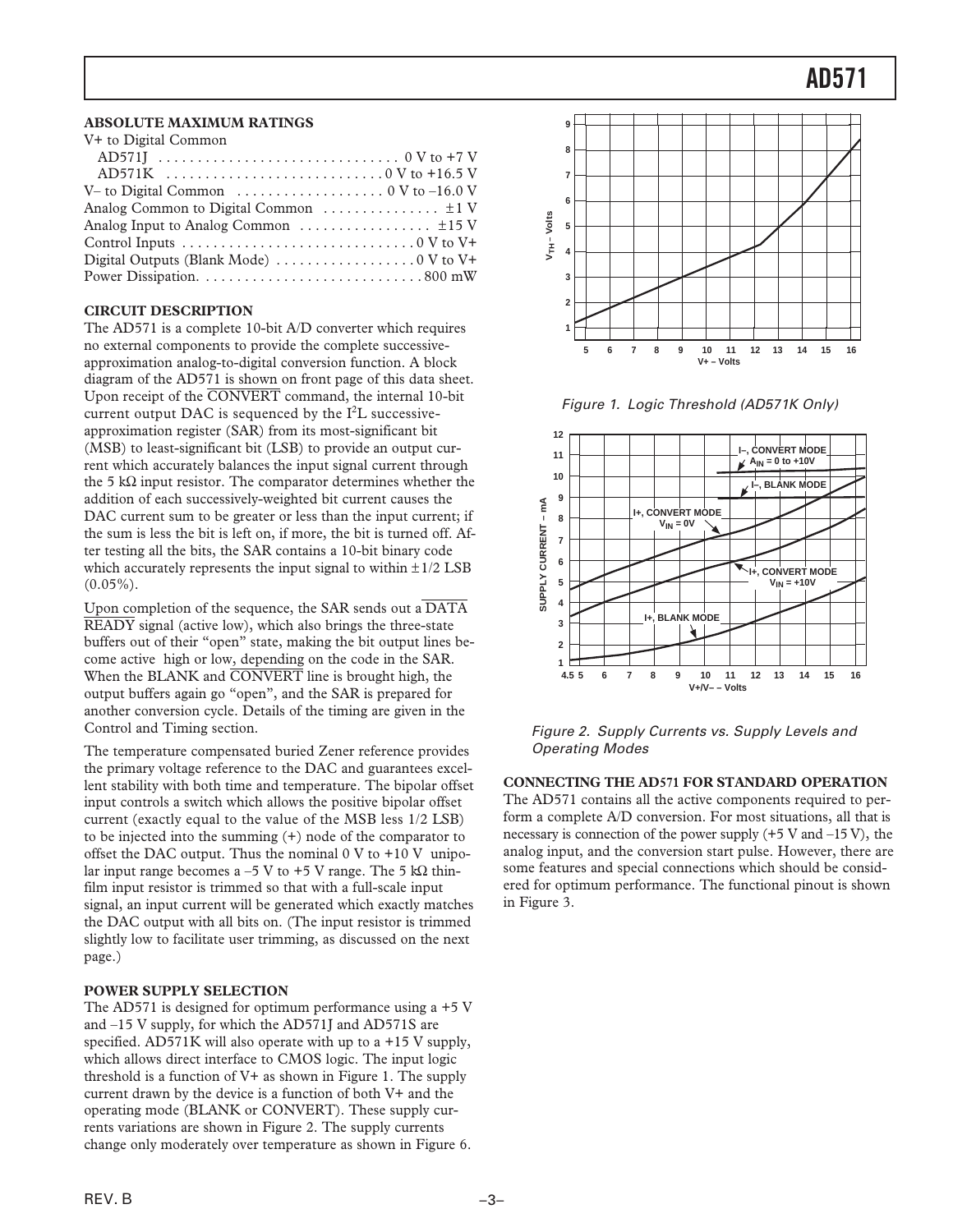

Figure 3. AD571 Pin Connections

## **FULL-SCALE CALIBRATION**

The 5 k $\Omega$  thin-film input resistor is laser trimmed to produce a current which matches the full-scale current of the internal DAC—plus about 0.3%—when a full-scale analog input voltage of 9.990 volts (10 volts—1 LSB) is applied at the input. The input resistor is trimmed in this way so that if a fine trimming potentiometer is inserted in series with the input signal, the input current at the full-scale input voltage can be trimmed down to match the DAC full-scale current as precisely as desired. However, for many applications the nominal 9.99 volt full scale can be achieved to sufficient accuracy by simply inserting a 15  $\Omega$  resistor in series with the analog input to Pin 13. Typical full-scale calibration error will then be about  $\pm 2$  LSB or  $\pm 0.2$ %. If a more precise calibration is desired, a 50  $\Omega$  trimmer should be used instead. Set the analog input at 9.990 volts, and set the trimmer so that the output code is just at the transition between 1111111110 and 1111111111. Each LSB will then have a weight of 9.766 mV. If a nominal full scale of 10.24 volts is desired (which makes the LSB have a value of exactly 10.00 mV), a 100 Ω resistor in series with a 100 Ω trimmer (or a 200 Ω trimmer with good resolution) should be used. Of course, larger full-scale ranges can be arranged by using a larger input resistor, but linearity and full-scale temperature coefficient may be compromised if the external resistor becomes a sizable percentage of 5 k $\Omega$ .



Figure 4. Standard AD571 Connections

#### **BIPOLAR OPERATION**

The standard unipolar  $0 \nabla$  to  $+10 \nabla$  range is obtained by shorting the bipolar offset control pin to digital common. If the pin is left open, the bipolar offset current will be switched into the comparator summing node, giving  $a -5$  V to  $+5$  V range with an offset binary output code. (–5.00 volts in will give a 10-bit code of 0000000000; an input of 0.00 volts results in an output code of

1000000000 and 4.99 volts at the input yields the 1111111111). The bipolar offset control input is not directly TTL compatible, but a TTL interface for logic control can be constructed as shown in Figure 5.



Figure 5. Bipolar Offset Controlled by Logic Gate Gate Output = 1: Unipolar 0 V–10 V Input Range Gate Output = 0: Bipolar  $\pm 5$  V Input Range

#### **COMMON-MODE RANGE**

The AD571 provides separate analog and digital common connections. The circuit will operate properly with as much as ±200 mV of common-mode range between the two commons. This permits more flexible control of system common bussing and digital and analog returns.

In normal operation the analog common terminal may generate transient currents of up to 2 mA during a conversion. In addition, a static current of about 2 mA will flow into analog common in the unipolar mode after a conversion is complete. An additional 1 mA will flow in during a blank interval with zero analog input. The analog common current will be modulated by the variations in input signal.

The absolute maximum voltage rating between the two commons is  $\pm 1$  volt. We recommend that a parallel pair of back-toback protection diodes can be connected between the commons if they are not connected locally.



Figure 6. AD571 Power Supply Current vs. Temperature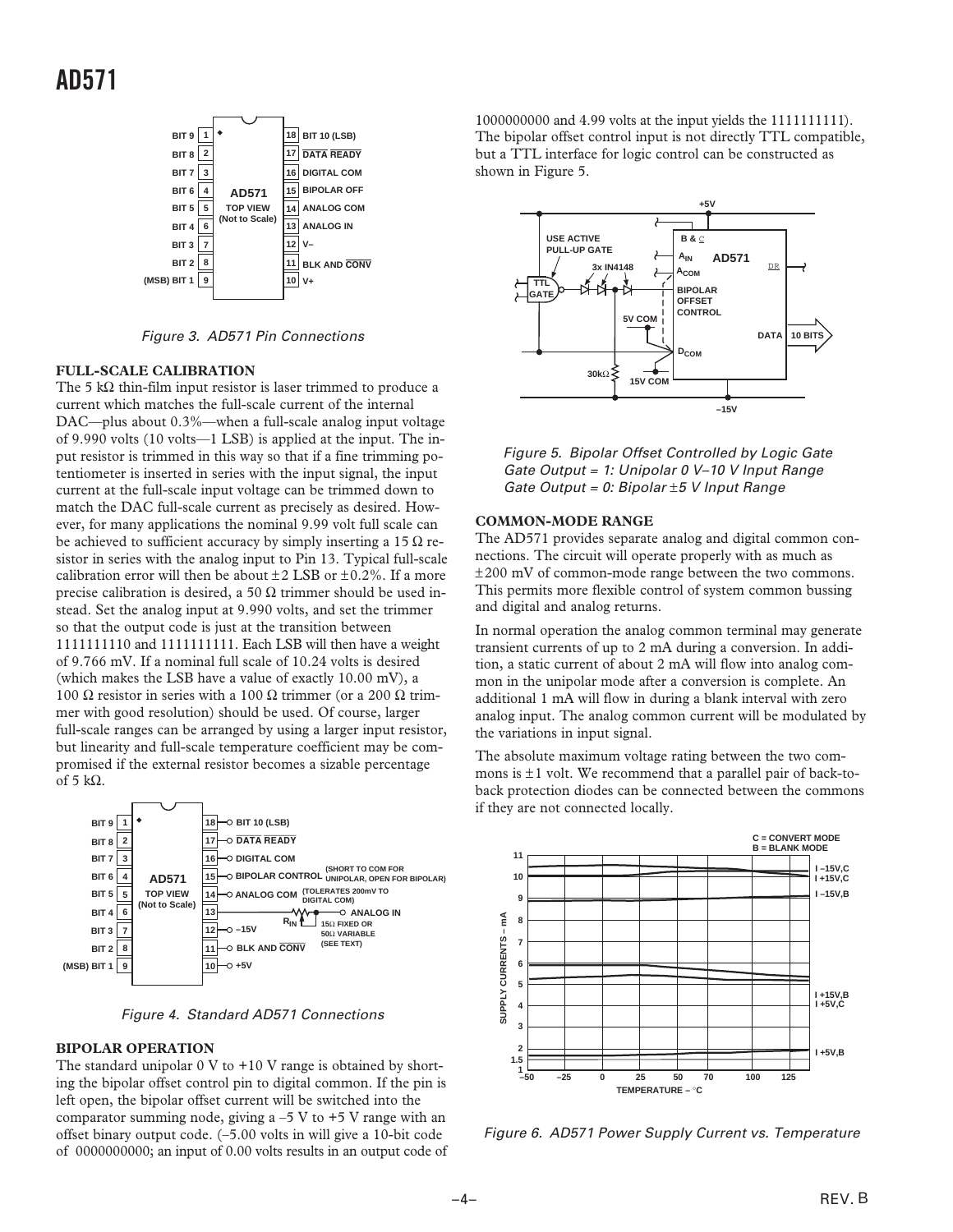#### **ZERO OFFSET**

The apparent zero point of the AD571 can be adjusted by inserting an offset voltage between the analog common of the device and the actual signal return or signal common. Figure 7 illustrates two methods of providing this offset. Figure 7a shows how the converter zero may be offset by up to  $\pm 3$  bits to correct the device initial offset and/or input signal offsets. As shown, the circuit gives approximately symmetrical adjustment in unipolar mode. In bipolar mode R2 should be omitted to obtain a symmetrical range.



Figure 7a.



**1/2 BIT ZERO OFFSET**

## Figure 7b.

Figure 8 shows the nominal transfer curve near zero for an AD571 in unipolar mode. The code transitions are at the edges of the nominal bit weights. In some applications it will be preferable to offset the code transitions so that they fall between the nominal bit weights, as shown in the offset characteristics. This offset can easily be accomplished as shown in Figure 7b. At balance (after a conversion) approximately 2 mA flows into the analog common terminal. A 2.7  $\Omega$  resistor in series with this terminal will result in approximately the desired 1/2 bit offset of the transfer characteristics. The nominal 2 mA analog common current is not closely controlled in production. If high accuracy is required, a 5 Ω potentiometer (connected as a rheostat) can be used as R1. Additional negative offset range may be obtained by using larger values of R1. Of course, if the zero transition point is changed, the full-scale transition point will also move. Thus, if an offset of 1/2 LSB is introduced, full-scale trimming as described on previous page should be done with an analog input of 9.985 volts.

NOTE: During a conversion transient currents from the analog common terminal will disturb the offset voltage. Capacitive decoupling should not be used around the offset network. These transients will settle as appropriate during a conversion. Capacitive decoupling will "pump up" and fail to settle resulting in conversion errors. Power supply decoupling which returns to analog signal common should go to the signal input side of the resistive offset network.



Figure 8. AD571 Transfer Curve—Unipolar Operation (Approximate Bit Weights Shown for Illustration, Nominal Bit Weights  $\sim$  9.766 mV)

#### **BIPOLAR CONNECTION**

To obtain the bipolar  $-5$  V to  $+5$  V range with an offset binary output code the bipolar offset control pin is left open.

 $A - 5.0$  volt signal will give a 10-bit code of 0000000000; an input of 0.00 volts results in an output code of 1000000000; +4.99 volts at the input yields 1111111111. The nominal transfer curve is shown in Figure 9.



Figure 9. AD571 Transfer Curve—Bipolar Operation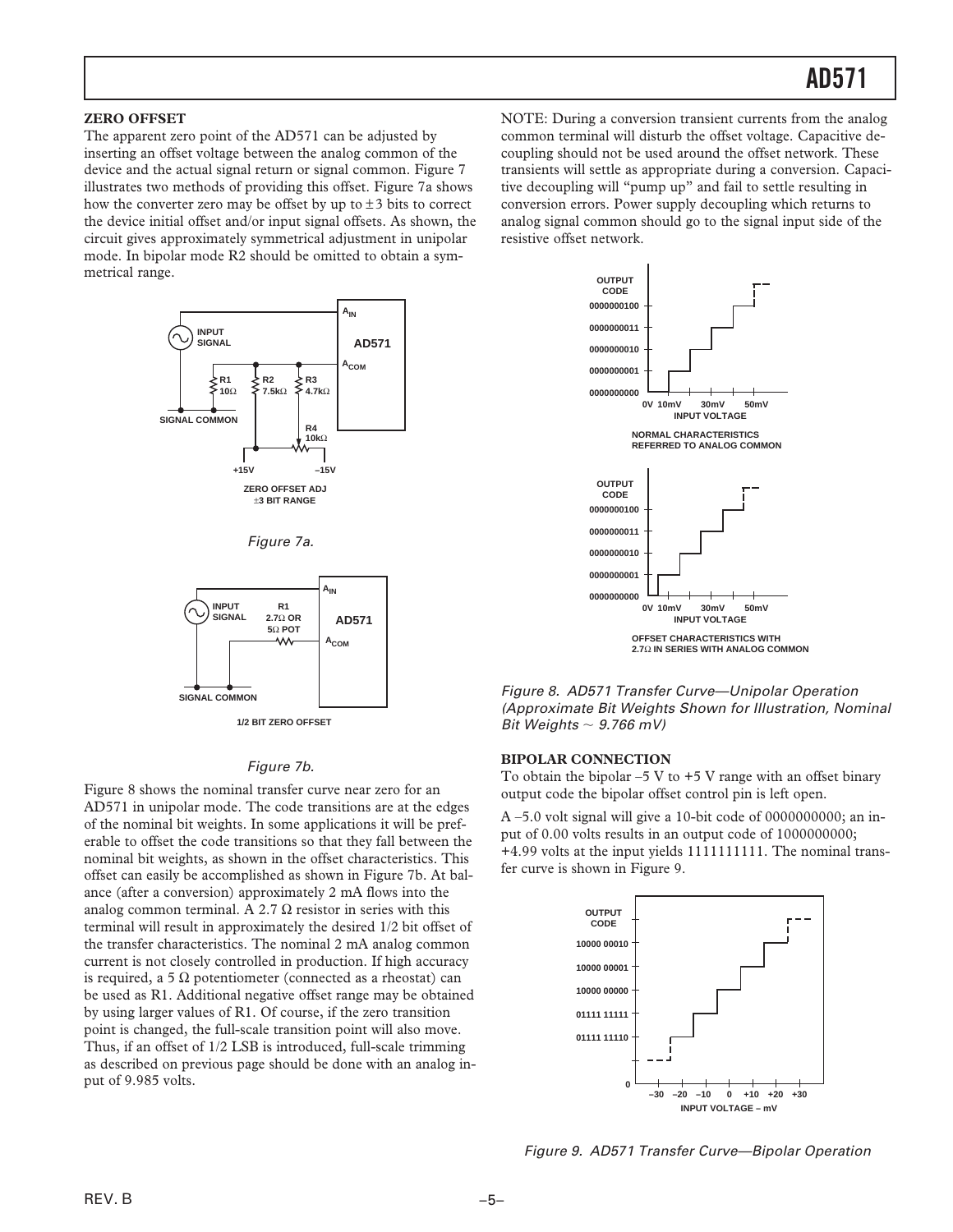# **AD571**

## **CONTROL AND TIMING OF THE AD571**

There are several important timing and control features on the AD571 which must be understood precisely to allow optimal interfacing to microprocessor or other types of control systems. All of these features are shown in the timing diagram in Figure 10.

The normal standby situation is shown at the left end of the drawing. The BLANK and  $\overline{CONVERT}$  (B &  $\overline{C}$ ) line is held high, the output lines will be "open", and the DATA READY  $(\overline{DR})$  line will be high. This mode is the lowest power state of the device (typically 150 mW). When the (B  $\& \overline{C}$ ) line is brought low, the conversion cycle is initiated; but the  $\overline{DR}$  and data lines do not change state. When the conversion cycle is complete, the  $\overline{DR}$  line goes low, and within 500 ns, the data lines become active with the new data.

About 1.5 μs after the B &  $\overline{C}$  line is again brought high, the  $\overline{DR}$ line will go high and the data lines will go open. When the B &  $\overline{C}$  line is again brought low, a new conversion will begin. The minimum pulse width for the B  $\& \overline{C}$  line to blank previous data and start a new conversion is 2 μs. If the B &  $\overline{C}$  line is brought high during a conversion, the conversion will stop, and the  $\overline{DR}$  and data lines will not change. If a 2 μs or longer pulse is applied to the B &  $\overline{C}$  line during a conversion, the converter will clear and start a new conversion cycle.



Figure 10. AD571 Timing and Control Sequences

## **CONTROL MODES WITH BLANK AND CONVERT**

The timing sequence of the AD571 discussed above allows the device to be easily operated in a variety of systems with differing control modes. The two most common control modes, the Convert Pulse Mode and the Multiplex Mode, are illustrated here.

*Convert Pulse Mode–*In this mode, data is present at the output of the converter at all times except when conversion is taking place. Figure 11 illustrates the timing of this mode. The BLANK and CONVERT line is normally low and conversions are triggered by a positive pulse. A typical application for this timing mode is shown in Figure 14, in which μP bus interfacing is easily accomplished with three-state buffers.

*Multiplex Mode—*In this mode the outputs are blanked except when the device is selected for conversion and readout; this timing is shown in Figure 12. A typical AD571 multiplexing application is shown in Figure 15.

This operating mode allows multiple AD571 devices to drive common data lines. All BLANK and CONVERT lines are held high to keep the outputs blanked. A single AD571 is selected, its BLANK and CONVERT line is driven low and at the end of conversion, which is indicated by  $\overline{DATA}$   $\overline{READV}$  going low, the conversion result will be present at the outputs. When this data has been read from the 10-bit bus, BLANK and CONVERT is restored to the blank mode to clear the data bus for other converters. When several AD571s are multiplexed in sequence, a new conversion may be started in one AD571 while data is being read from another. As long as the data is read and the first AD571 is cleared within 15 μs after the start of conversion of the second AD571, no data overlap will occur.



Figure 11. Convert Pulse Mode



Figure 12. Multiplex Mode

## **SAMPLE-HOLD AMPLIFIER CONNECTION TO THE AD571**

Many situations in high-speed acquisition systems or digitizing of rapidly changing signals require a sample-hold amplifier (SHA) in front of the A-D converter. The SHA can acquire and hold a signal faster than the converter can perform a conversion. A SHA can also be used to accurately define the exact point in time at which the signal is sampled. For the AD571, a SHA can also serve as a high input impedance buffer.

Figure 13 shows the AD571 connected to the AD582 monolithic SHA for high speed signal acquisition. In this configuration, the AD582 will acquire a 10 volt signal in less than 10 μs with a droop rate less than 100 μV/ms. The control signals are arranged so that when the control line goes low, the AD582 is put into the "hold" mode, and the AD571 will begin its conversion cycle. (The AD582 settles to final value well in advance of the first comparator decision inside the AD571). The  $\overline{\text{DATA}}$ READY line is fed back to the other side of the differential input control gate so that the AD582 cannot come out of the "hold" mode during the conversion cycle. At the end of the conversion cycle, the DATA READY line goes low, automatically placing the AD582 back into the sample mode. This feature allows simple control of both the SHA and the A-D converter with a single line. Observe carefully the ground, supply, and bypass capacitor connections between the two devices. This will minimizes ground noise and interference during the conversion cycle to give the most accurate measurements.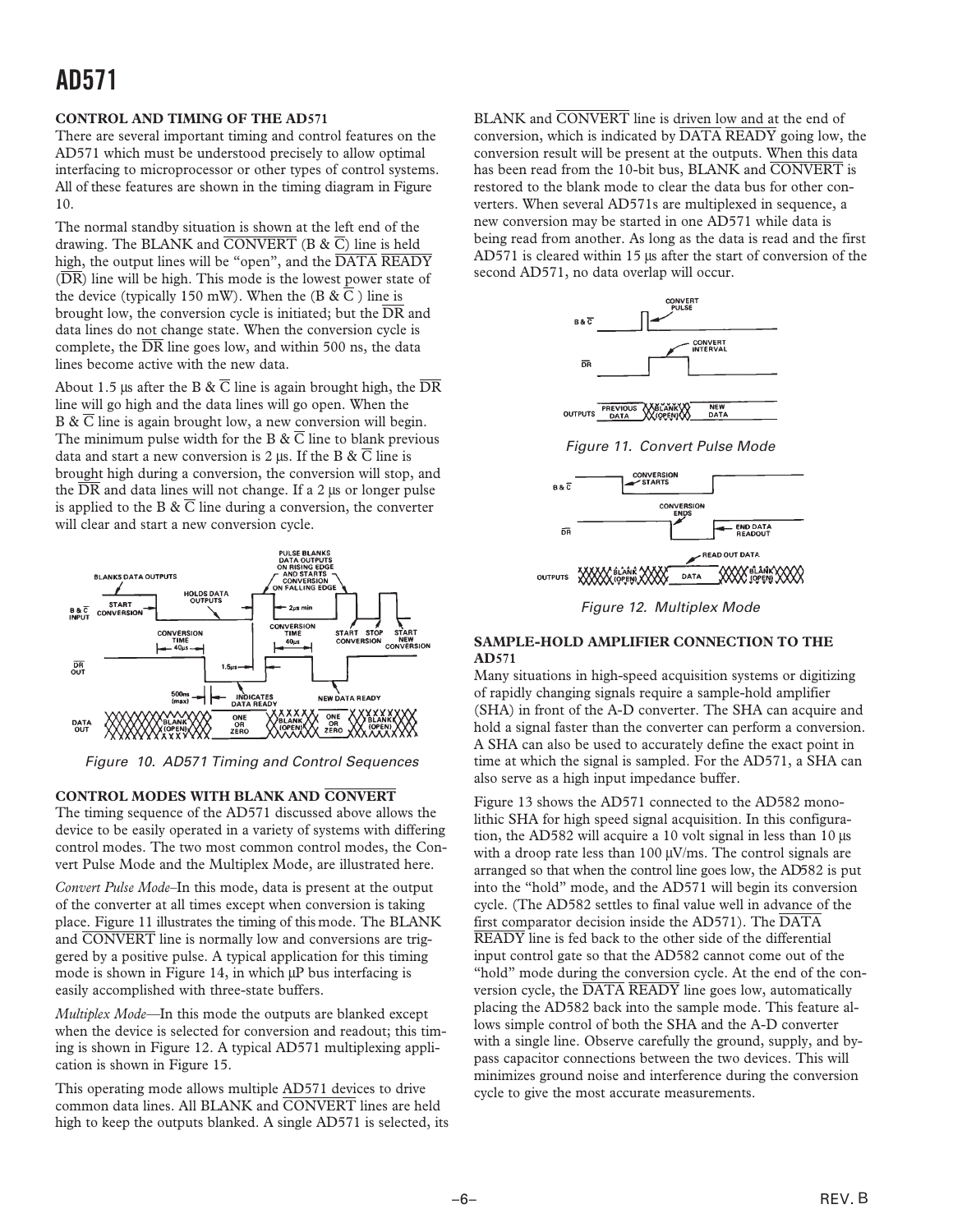

Figure 13. Sample-Hold Interface to the AD571

## **INTERFACING THE AD571 TO A MICROPROCESSOR**

The AD571 can easily be arranged to be driven from standard microprocessor control lines and to present data to any standard microprocessor bus (4-, 8-, 12- or 16-bit) with a minimum of additional control components. The configuration shown in Figure 14 is designed to operate with an 8-bit bus and standard 8080 control signals.



## Figure 14. Interfacing AD571 to an 8-Bit Bus (8080 Control Structure)

The input control circuitry shown is required to ensure that the AD571 receives a sufficiently long B &  $\overline{C}$  input pulse. When the converter is ready to start a new conversion, the B & C line is low, and  $\overline{DR}$  is low. To command a conversion, the start address decode line goes low, followed by  $\overline{WR}$ . The B &  $\overline{C}$  line will now go high, followed about 1.5 μs later by  $\overline{DR}$ . This resets the external flip-flop and brings B &  $\overline{C}$  back to low, which initiates the conversion cycle. At the end of the conversion cycle, the DR line goes low, the data outputs will become active with

the new data and the control lines will return to the standby state. The 100 pF capacitor slows down the  $\overline{DR}$  line enough to be used as a latch signal for data outputs. The new data will remain active until a new conversion is commanded. The selfpulsing nature of this circuit guarantees a sufficient convert pulse width.

This new data can now be presented to the data bus by enabling the three-state buffers when desired. A data word (8-bit or 2-bit) is loaded onto the bus when its decoded address goes low and the  $\overline{RD}$  line goes low. This arrangement presents data to the bus "left-justified," with the highest bits in the 8-bit word; a "right-justified" data arrangement can be set up by a simple re-wiring. Polling the converter to determine if conversion is complete can be done by addressing the gate which buffers the  $\overline{DR}$  line, as shown. In this configuration, there is no need for additional buffer register storage: the data can be held indefinitely in the AD571, since the B &  $\overline{C}$  line is continually held low.

## **BUS INTERFACING WITH A PERIPHERAL INTERFACE CIRCUIT**

An improved technique for interfacing to a μP bus involves the use of special peripheral interfacing circuits (or I/O devices), such as the MC6821 Peripheral Interface Adapter (PIA). Shown in Figure 15 is a straightforward application of a PIA to multiplex up to 8 AD571 circuits. The AD571 has 3-state outputs,



#### Figure 15. Multiplexing 8 AD571s Using Single PIA for μP Interface. No Other Logic Required (6800 Control Structure)

hence the data bit outputs can be paralleled, provided that only one converter at a time is permitted to be the active state. The DATA READY output of the AD571 is an open collector with resistor pull-up, thus several DR lines can be wire-ored to allow indication of the status of the selected device. One of the 8-bit ports of the PIA is combined with 2 bits from the other port and programmed as a 10-bit input port. The remaining 6 bits of the second port are programmed as outputs and along